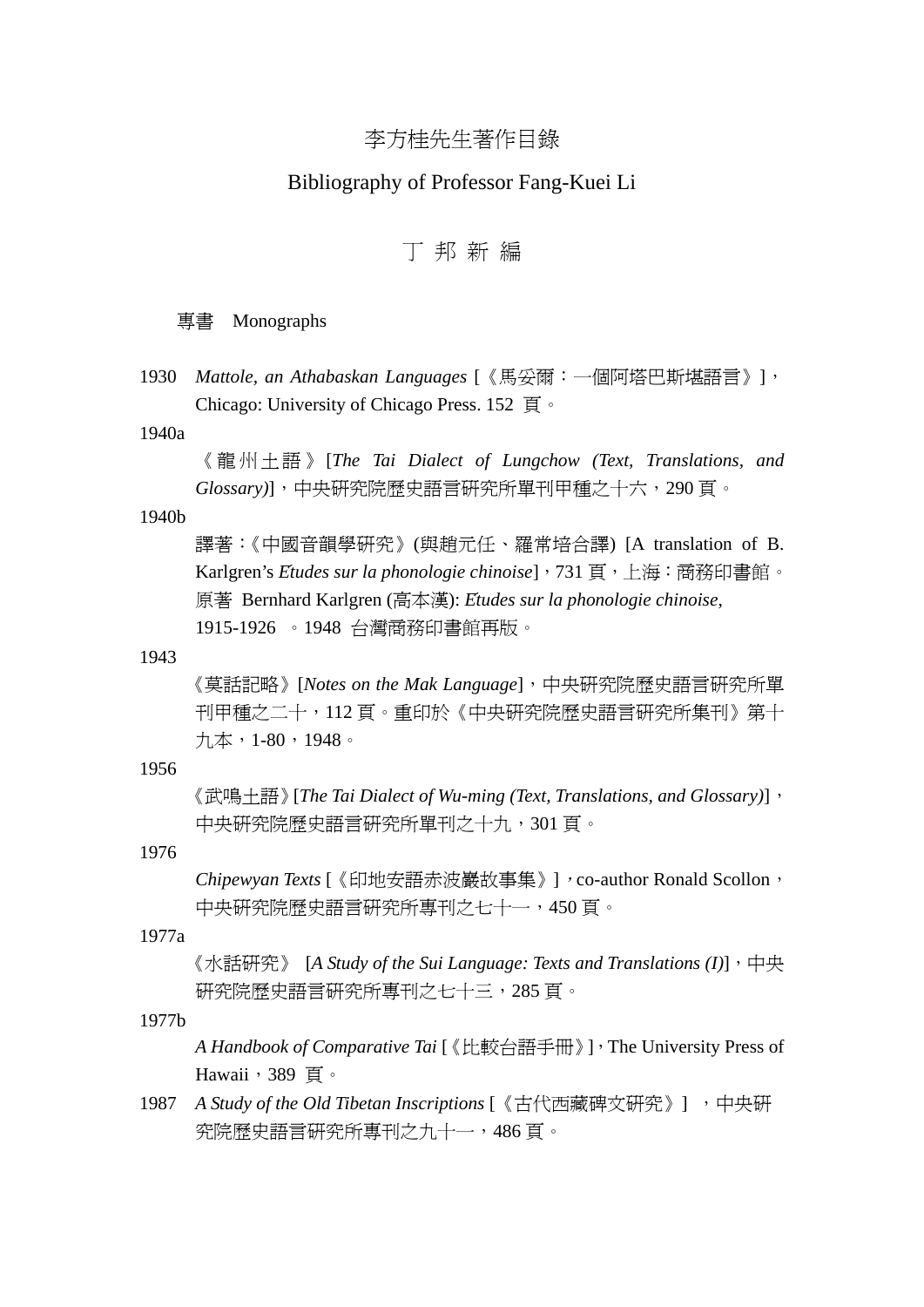#### 論文 Articles

## 1930a

A Study of Sarcee Verb-stems [沙爾西語動詞語幹的硏究],*International Journal of American Linguistics* 6: 3-27。

### 1930b

廣西凌雲猺語 [The Yao Dialect of Ling-yun],《中央研究院歷史語言研究 所集刊》1.4: 419-426。

1931

切韻 a 的來源 [The Sources of Ancient Chinese Vowel a ],《中央研究院歷史 語言研究所集刊》3.1:1-38。

1932a.

 Ancient Chinese -ung, -uk, -uoug, -uok, etc. in Archaic Chinese. [切韻東冬屋 沃在上古音中的讀法],《中央研究院歷史語言研究所集刊》3.3:375-414。

#### 1932b

A List of Chipewyan Stems [赤坡巖語語幹錄],*International Journal of American Linguistics* 7:122-151。

#### 1933a

 李方桂先生來書,《中央研究院歷史語言研究所集刊外編》第一種,《慶 祝蔡元培先生六十五歲論文集》。見於沈兼士〈右文說在訓詁學上之沿革及 其推闡〉文後,849-851。

#### 1933b

Certain Phonetic Influences of the Tibetan Prefixes upon the Root Initials [藏文 前綴音對於聲母的影響],《中央研究院歷史語言研究所集刊》 4.2:135-157。

1933c

Chipewyan Consonants [赤坡巖語的聲母],《中央研究院歷史語言研究所集刊 外編》第一種,《慶祝蔡元培先生六十五歲論文集》429-467。

1935

Archaic Chinese \*-iwong, \*-iwok, and \*-iwoq [上古音中的 \*-iwong、\*-iwok、 and \*-iwəq],《中央研究院歷史語言研究所集刊》5:65-74。

1936-37

 Languages and Dialects [中國的語言與方言],*The Chinese Year Book* 121-128。又見於 *The Chinese Year Book* 1937-38: 59-65; 1938-39: 43-51; 1944-45: 129-137。西班牙文譯文 Panorama linguistico della Cina 見 *Quaderni di civilt cinese* 6:409-414,1956。重刊於 *Journal of Chinese*  Linguistics 1.1: 1-13, 1973, 增加腳注。

1939

書評: H. Hoijer: *Chiricahua and Mescalero Apache Texts* [Chiricahua 跟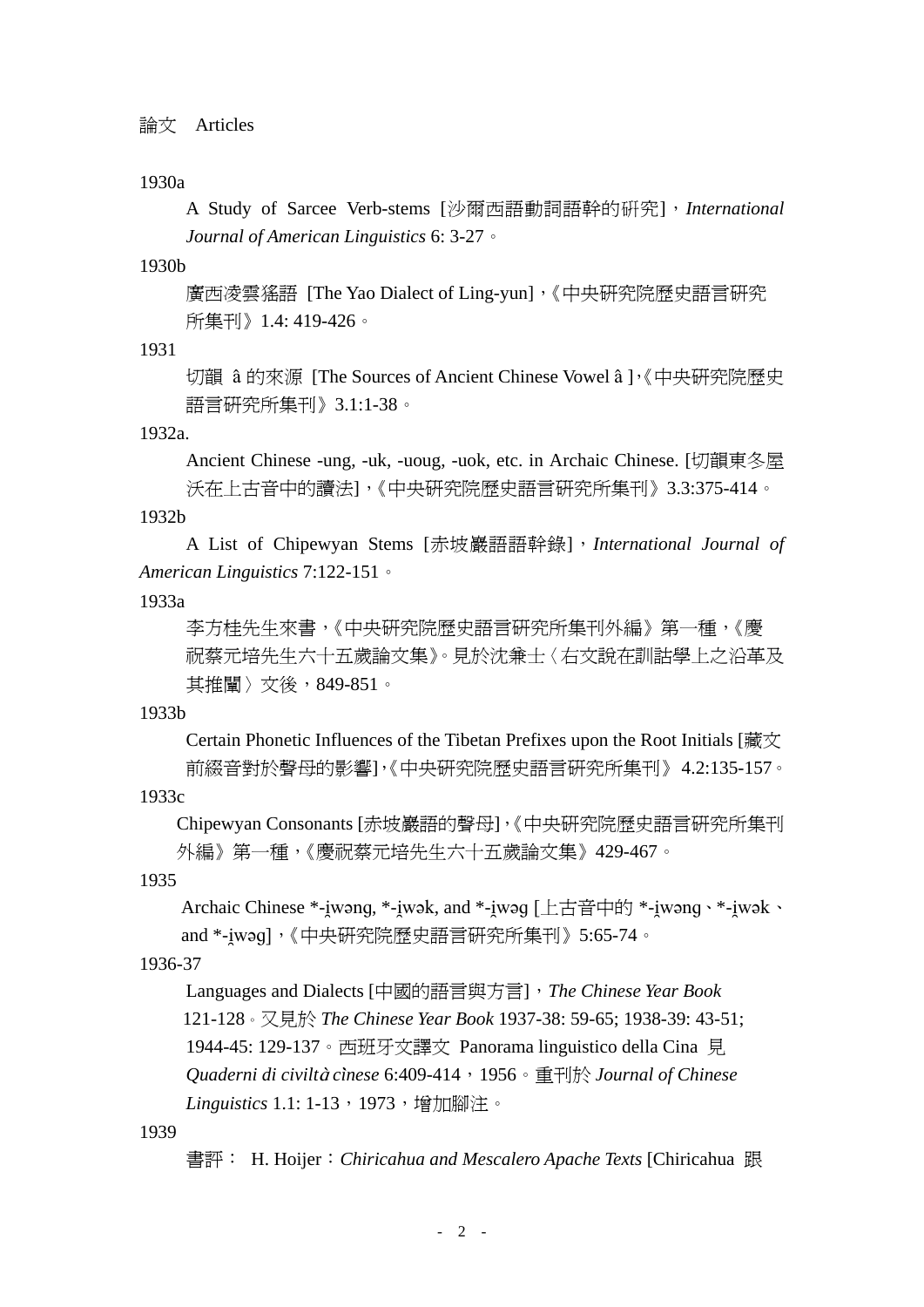Mescalero 阿帕契語料], in *American Anthropologist* 41.3:483-4。

1941

民俗學與語言學的關係,《社會研究》35 期,1941。

1943a

The Hypothesis of a Pre-glottalized Series of Consonants in Primitive Tai [古台 語帶前喉塞音聲母的假設],《中央研究院歷史語言研究所集刊》11: 177-188。

1943b

莫話之分佈地點及與他種語言之關係 [The Distributions of the Mak Language and Its Relationship with the Other Languages], 《邊政公論》II. 9-10: 23-25。

#### 1943c

 書評:Robert Shafer:*The Vocalism of Sino-Tibetan* [漢藏語之元音系統],《華 西協合大學中國文化研究所集刊》3:77-80。

1944

古台語喉塞音及帶喉塞音聲母對於剝隘聲調系統之影響 [The Influence of the Primitive Tai Glottal Stop and Preglottalized Consonants on the Tone Systems of Po-ai],《中國文化研究彙刊》4:59-67。

#### 1945

 Some Old Chinese Loan Words in the Tai Languages [台語中的古漢語借字],  *Harvard Journal of Asiatic Studies* 8:333-342。

### 1946

 Chipewyan [赤波巖語],*Linguistic Structures of Native America*. Viking Fund Publications in Anthropology 6:398-423。

## 1947a

武鳴土語音系 [Phonology of the Tai Dialect of Wu-ming],《中央研究院歷史 語言研究所集刊》12:293-303。

#### 1947b

 書評:Y. R Chao:*Cantonese Primer* [趙元任:《粵語入門》],*Harvard Journal of Asiatic Studies* 10:60-62。

#### 1948a

The Distribution of Initials and Tones in the Sui Language [水話聲母和聲調的 分布],*Language* 24:160-167。

1948b

《莫話記略》[*Notes on the Mak Language*],《中央研究院歷史語言研究所集 刊》19:1-80。即 1943 之專著。

1948c

書評:W. Simon:*A Beginners' Chinese English Dictionary of the National Language* [《國語入門漢英字典》],*Harvard Journal of Asiatic Studies*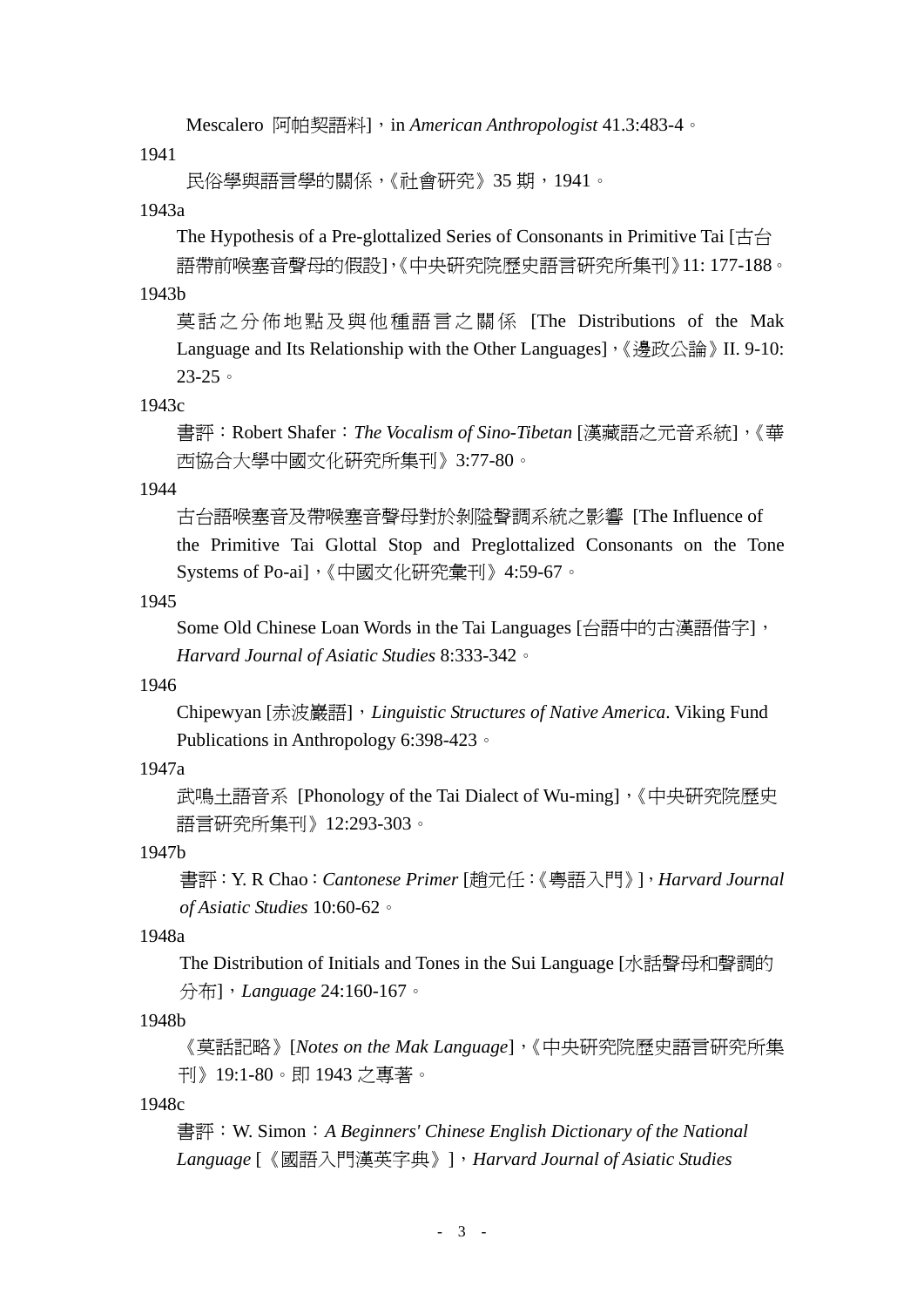11:221-223。

1948d

 書評:J. Drans:*Contribution a l'etude de la phonetique siamoise* [暹羅語語 音研究???],*Harvard Journal of Asiatic Studies* 11:223。

1949

Tones in the Riming System of the Sui Language [水語押韻系統中的聲調], *Word* 5:262-267。

## 1950

書評:K. L. Pike:*Tone Languages* [聲調語言],*Language* 26:401-403。

1951a

 漢藏系語言研究法 [The Study of Sino-Tibetan Languages],《國學季刊》 7:165-175。重印於《中華文化復興月刊》7.8:12-16, 1974;又重印於《中國 語言學論集》132-147,幼獅文化公司,1977。

1951b

三種水家話的初步比較 [Preliminary Comparison of Three Sui Dialects],《中 央研究院歷史語言研究所傅所長紀念特刊》,67-74。

1951c

```
 書評:F. Giet:Zur Tonitat nordchinesischer Mundarten [北方官話的聲調], 
Language 27:449-451。
```
1951d

 書評:J. de Francis:*Nationalism and Language in China* [中國的民族主義與 語言],*International Journal of American Linguistics* 17:255-257。

## 1952

掣逋考 [On Po Ch'an pu],《中央研究院歷史語言研究所集刊》23:443-446。 1954

Consonant Clusters in Tai [台語中的複輔音] ,*Language* 30:368-379。

1955

 書評:N. C. Bodman:*A Linguistic Study of the Shih Ming* [《釋名》的語言學 研究],*Language* 31:153-155。

1956a

漢語語法上的幾個基本觀念 [Some Fundamental Ideas of Chinese

Grammar],《國立臺灣大學十週年校慶專刊》38-41。

1956b

The Inscription of the Sino-Tibetan Treaty of 821-822 [唐蕃會盟碑的研究], *T'oung Pao* 44:1-99。

1956c

馬重英考 [On Ma Chung-ying],《國立臺灣大學文史哲學報》7:1-8。 1956d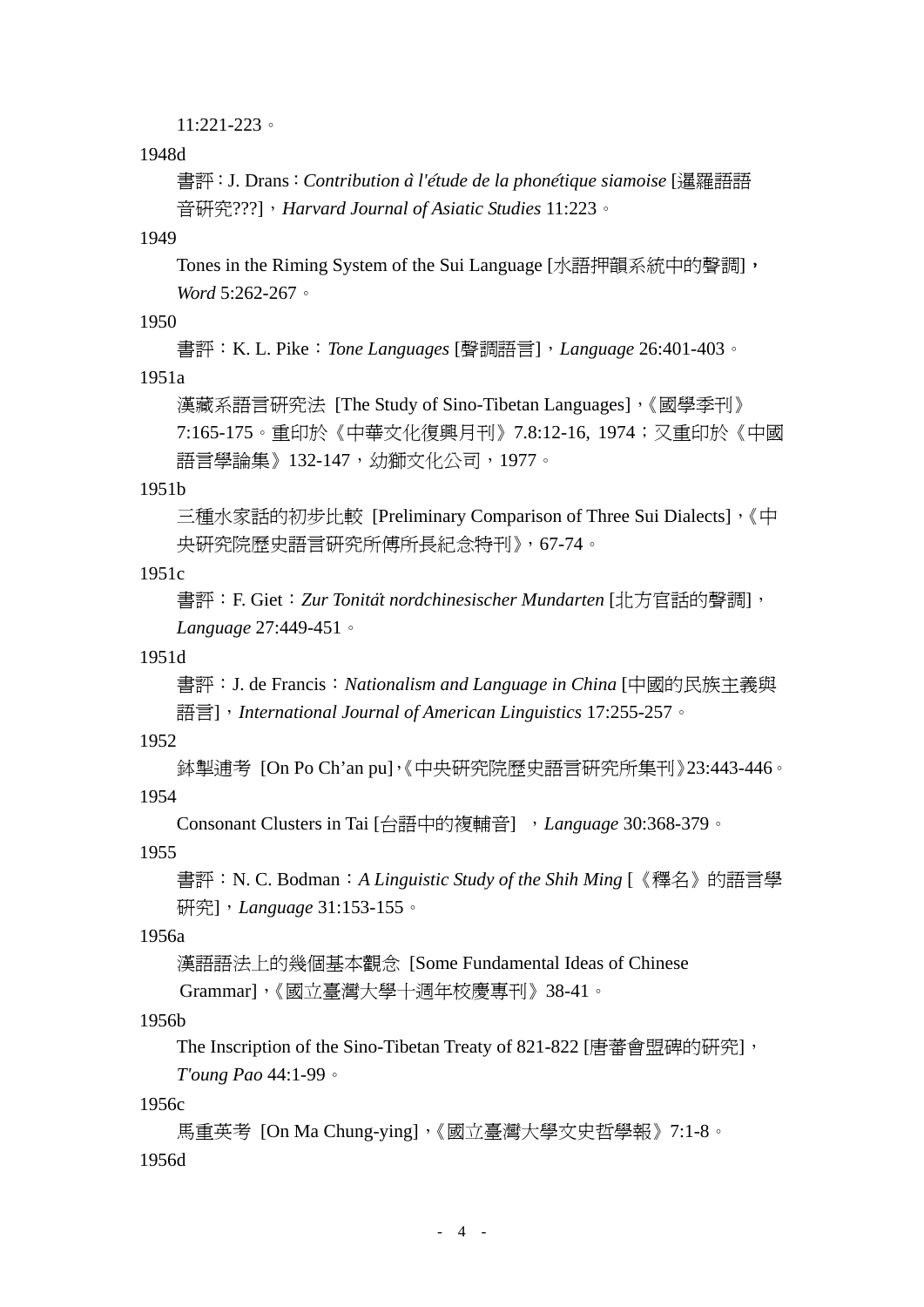武鳴土歌 [Native Songs of Wu-ming],《中央研究院院刊》3:215-222。

1956e

 Siamese wan and waan [暹羅語中的 wan 和 waan],*Language* 32:81-82。 1956f

The Type of Noun Formation in Athabaskan and Eyak [Athabaskan 跟 Eyak 中 名詞構成的類型],*International Journal of American Linguistics* 22:45-48。

1956g

邵語記略 [Notes on the Thao Language], 與陳奇祿, 唐美君合著, 《國立臺 灣大學考古人類學刊》7:23-51。

1956h

Panorama linguistico della Cina [中國的語言與方言], 即 1936-37 Languages and Dialects 一文之西班牙文翻譯, Quaderni di civiltà cinese 6:409-414。

1957a

Notes on Tibetan Sog [藏文 Sog 考],*Central Asian Journal* 3:139-142。

1957b

The Jui Dialect of Po-ai and the Northern Tai [剝隘土語及台語北支],《中央研 究院歷史語言研究所集刊》29:315-322。

1957c

The Jui Dialect of Po-ai Phonology [剝隘土話的音韻系統],《中央研究院歷史 語言研究所集刊》28:551-566。

1959a

Tibetan Glo-ba-'dring [藏文 Glo-ba-'dring 考],*Studia Serica Bernhard Karlgren Dedicata* 55-59。

1959b

Classification by Vocabulary: Tai Dialects [以詞彙為標準的台語方言分類], *Anthropological Linguistics* 1.2:15-21。

1959c

書評: Paul L. M. Serruys: *The Chinese Dialects of Han Time According to Fang Yen* [方言書中的漢代中國方言],*Journal of American Oriental Society*  79:309-310。

1960

A Tentative Classification of Tai Dialects [台語方言分類初探], *Culture in History: Essays in Honor of Paul Radin*, S. Diamond 主編 951-959。

1962a

台語系聲母及聲調的關係 [Initial and Tonal Development in the Tai Dialects],《中央研究院歷史語言研究所集刊》34:31-36。此文後又以英文發 表,略有改動。題目是 The Relationship between Tones and Initials in Tai,刊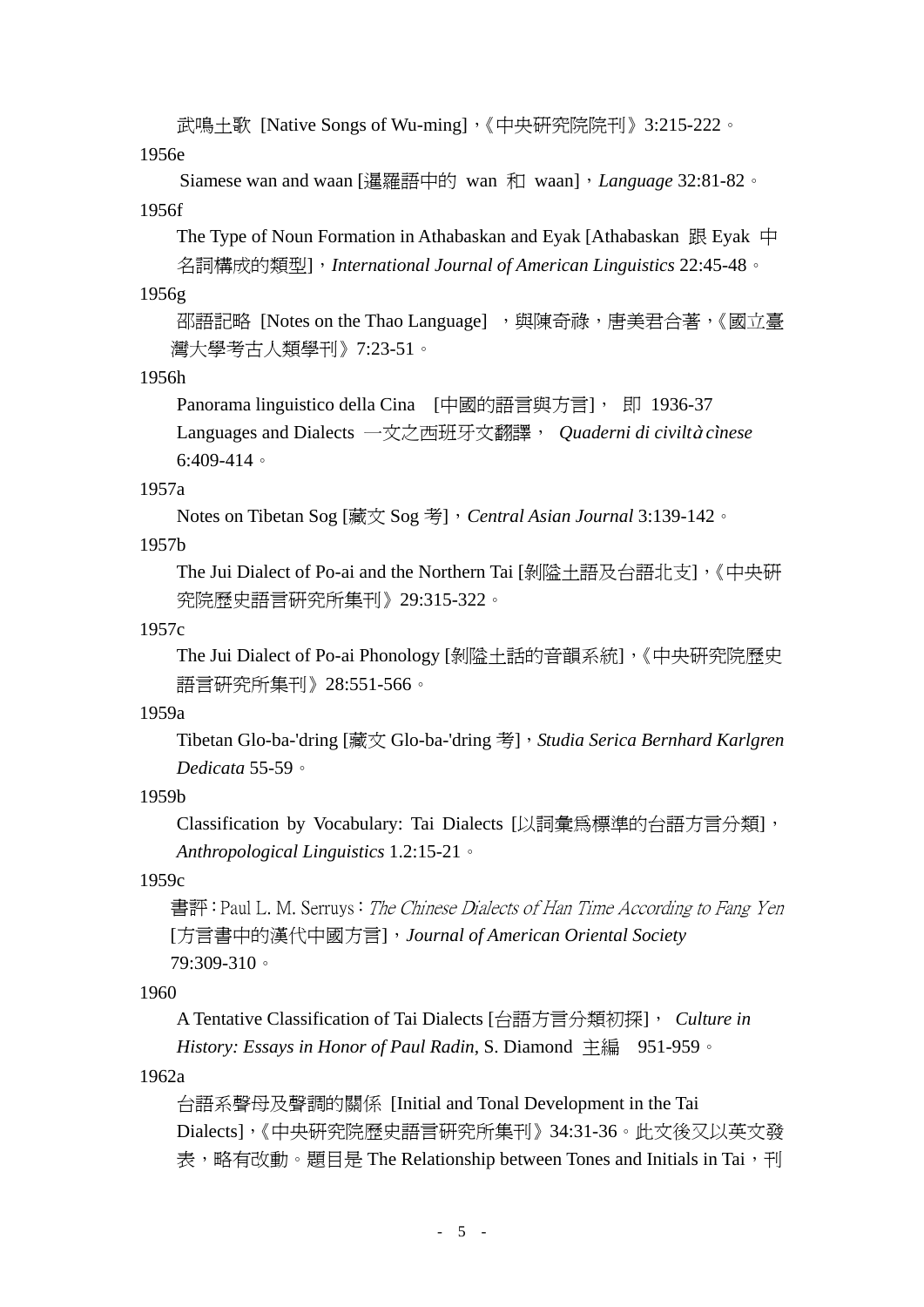載於 *Studies in Comparative Austroasiatic Linguistics*, Norman H. Zide 主編,  $82-88$ , 1966。

1962b

書評:W. A. C. H. Dobson:*Early Archaic Chinese, A Descriptive Grammar* [早 期古代漢語的描述語法],*Journal of Asian Studies*. 21:539-540。

1963

A Sino-Tibetan Glossary from Tun-huang [敦煌殘卷瑜珈師地論的詞彙研究], *T'oung Pao* 49.4-5:233-356。

1964a

The Phonemic System of the Tai Lü Language [傣仂語的音位系統],《中央研究 院歷史語言研究所集刊》35:7-14。

## 1964b

Some Problems in Comparative Athabaskan [比較 Athabaskan 中的一些問題], *Canadian Journal of Linguistics* 10:129-134。

## 1964c

A Chipewyan Ethnological Text [赤坡巖語的一個民族語料],*International Journal of American Linguistics* 30:132-136。1970 年重印,並改題目為 How to make a canoe, 見下。

## 1965a

Chinese [漢語],*Encyclopedia International*, N. Y. 4:384-385。

## 1965b

The Tai and the Kam-Sui Languages [台語與侗水語],*Lingua* 14:148-179。 又見於 *Indo-Pacific Linguistic Studies*, Part 1, *Historical Linguistics*, G. B. Milner and E. J. A. Henderson 主編。

## 1966a

 The Zero Initial and the Zero Syllabic [零聲母與零元音],*Language* 42:300-302,1966。

## 1966b

Notes on the T'en (Yanghuang) Language, Part 1, Introduction and Phonology [羊黃話記略(一):導論與音韻],《中央研究院歷史語言研究所集刊 36:419-426。

## 1966c

The Relationship between Tones and Initials in Tai,即 1962 台語系聲母及聲調 的關係一文之英譯, *Studies in Comparative Austroasiatic Linguistics*, Norman H. Zide 主編, 82-88。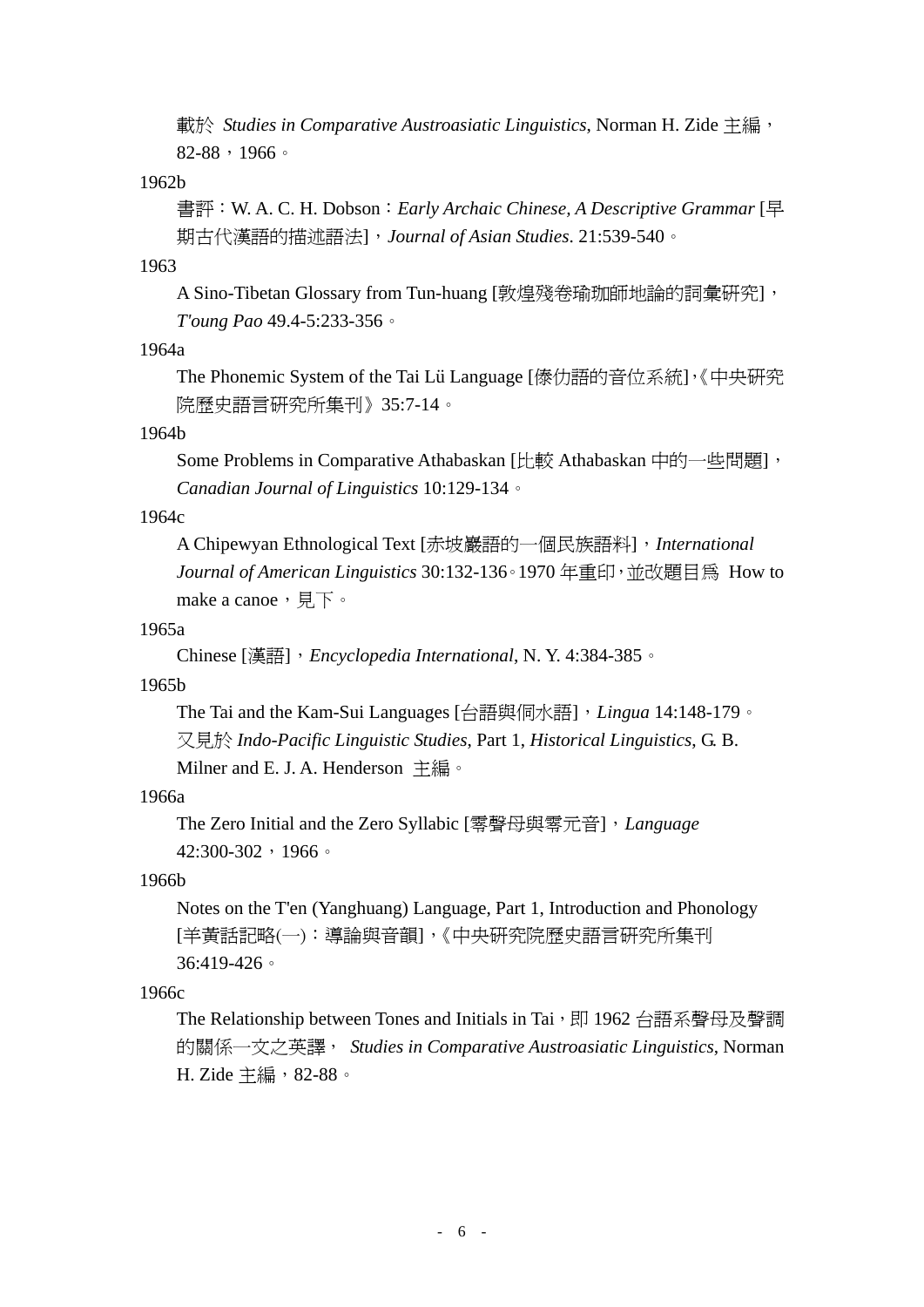1966d

The Relationship between Tones and Initials in Tai [台語系聲母及聲調的關 係],*Studies in Comparative Austroasiatic Linguistics*, Norman H. Zide 主編, 82-88。即 1962a。

1967a

Notes on the T'en or Yanghuang Language: Texts [羊黃話記略(二): 語料], 《中 央研究院歷史語言研究所集刊》37:1-45。

1967b

Linguistics in Taiwan [語言學在台灣],*Current Trends in Linguistics* Vol. 2,

Linguistics in East Asia and Southeast Asia, T. Sebeok 主編, 177-187。

1968a

Notes on the T'en or Yanghuang Language: Glossary [羊黃話記略(三): 詞彙], 《中央研究院歷史語言研究所集刊》40:397-503。

#### 1968b

 Tai Dialectology [台語方言學], *Zeitschrift fur Mundartforschung*, Beihefte, Neue Folge, nr. 4, II. 534-537。

1968c

書評: R. H. Robins: *A Short History of Linguistics* [語言學小史], *American Anthropologist* 70:6。

1970a

中國上古音聲母問題 [Notes on Archaic Chinese Initials],《香港中文大學中國 文化研究所學報》3.2:511-519。

1970b

Some Tonal Irregularities in the Tai Languages [台語聲調的不規則演變], *General and Oriental Linguistics*, R. Jakobson and Shigeo Kawamoto 主編, Tokyo, 415-422。

1970c

天保土歌—附音系 [Native Songs of Tien-pao],《中央研究院民族學研究所集 刊》30:1-21。

1970d

How to make a Canoe [怎麼樣做獨木舟], *Cultural Shock*, P. K. Bock 主編, 194-200。即 1964c。

1971a

上古音研究 [Studies on Archaic Chinese Phonology],《清華學報》新九卷 1-2:1-61, 1971。G. L. Mattos 譯為英文, 見於 Monumenta Serica 31:219-287 (1974-1975)。

1971b

On Siamese *jaai* [暹羅話的 jaai],《中央研究院歷史語言研究所集刊》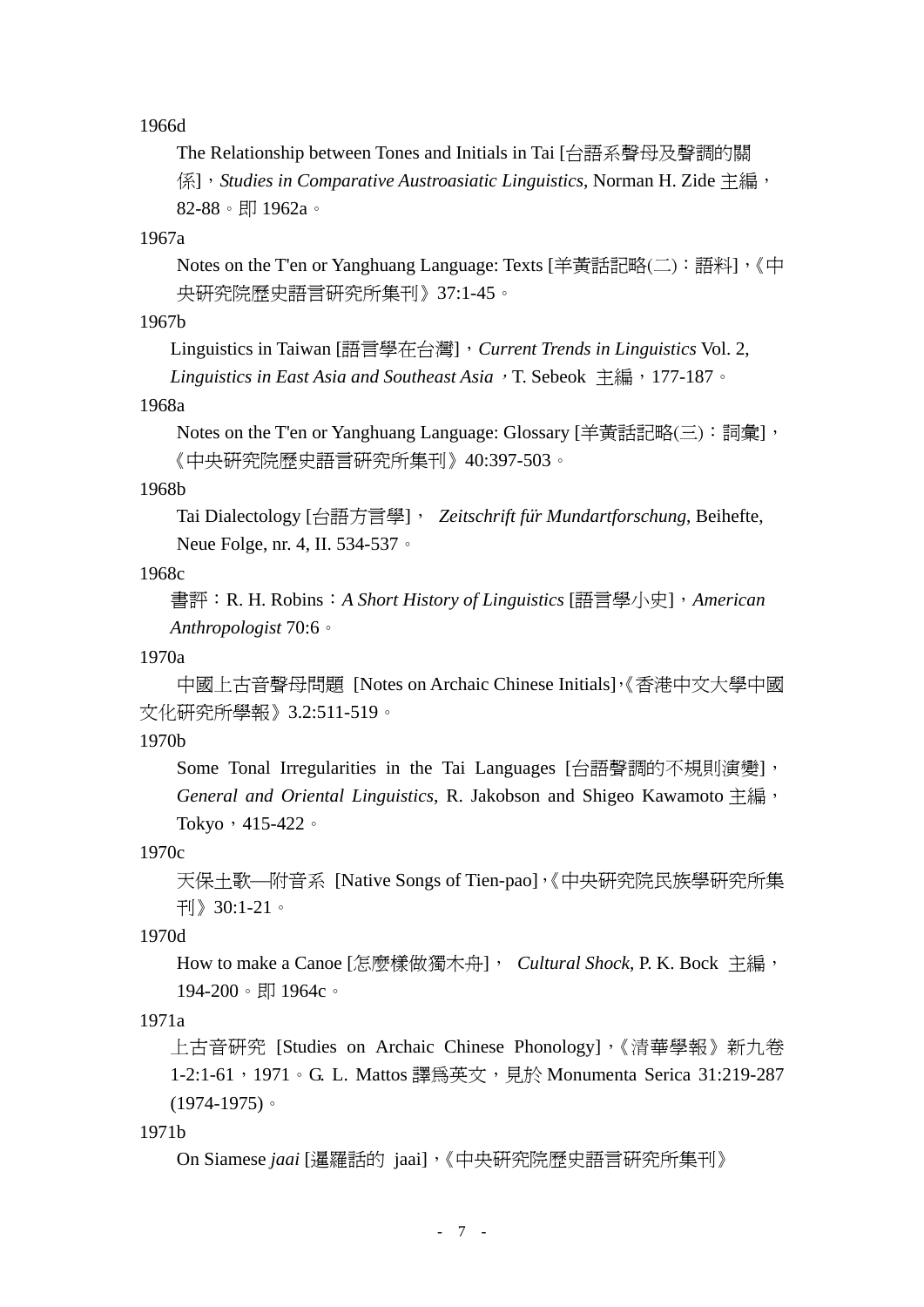#### 42.3:337-340。

#### 1971c

The Final Stops in Tushan [獨山話的塞音尾],《中央研究院歷史語言研究所集 刊》43.2:195-200。

## 1972a

The Development of Archaic Chinese \*a [上古音 \*a 的演變], *Langues et Techniques, Nature et Société* 1, J. M. C. Thomas and L. Bernot 主編, Paris. 157-163。

## 1972b

書評: Jesse Sawyer: Studies in American Indian Languages, *American Anthropologist* 74:936。

## 1973a

 Languages and Dialects of China [中國的語言與方言], *Journal of Chinese Linguistics* 1.1: 1-13。即 1936-37 論文增加腳注。

## 1973b

Some Dental Clusters in Tai [台語中的舌尖複輔音聲母] ,*Bulletin of the School of Oriental and African Studies* 36.2:334-339。

#### 1974a

漢語研究的方向—音韻學的發展 [Directions of the Study of Chinese Language: Development of phonology], 《幼獅月刊》40.6:2-8, 1974; 重印於 《中國語言學論集》227-245,1976。

### 1974b

漢藏系語言研究法 [The Study of Sino-Tibetan Languages],《中華文化復興月 刊》7.8:12-16。即 1951a。

## 1974c

Tai Languages [台語], *The New Encyclopaedia Brittanica*, 15 ed., Macropaedia 17.989-992。

#### 1975

Some Words for Tai Dialectology [為台語方言學提供的一些詞],*Studies in Tai Linguistics in honor of William J. Gedney*, Jimmy G. Harris and James R. Chamberlain 主編,271-273。

## 1976a

幾個上古聲母問題 [On Some Archaic Chinese Initials],《總統 蔣公逝世週 年紀念論文集》,中央研究院,1143-1150。

#### 1976b

漢語研究的方向—音韻學的發展 [Directions of the Study of Chinese Language: Development of phonology],《中國語言學論集》227-245。即 1974a。 1976c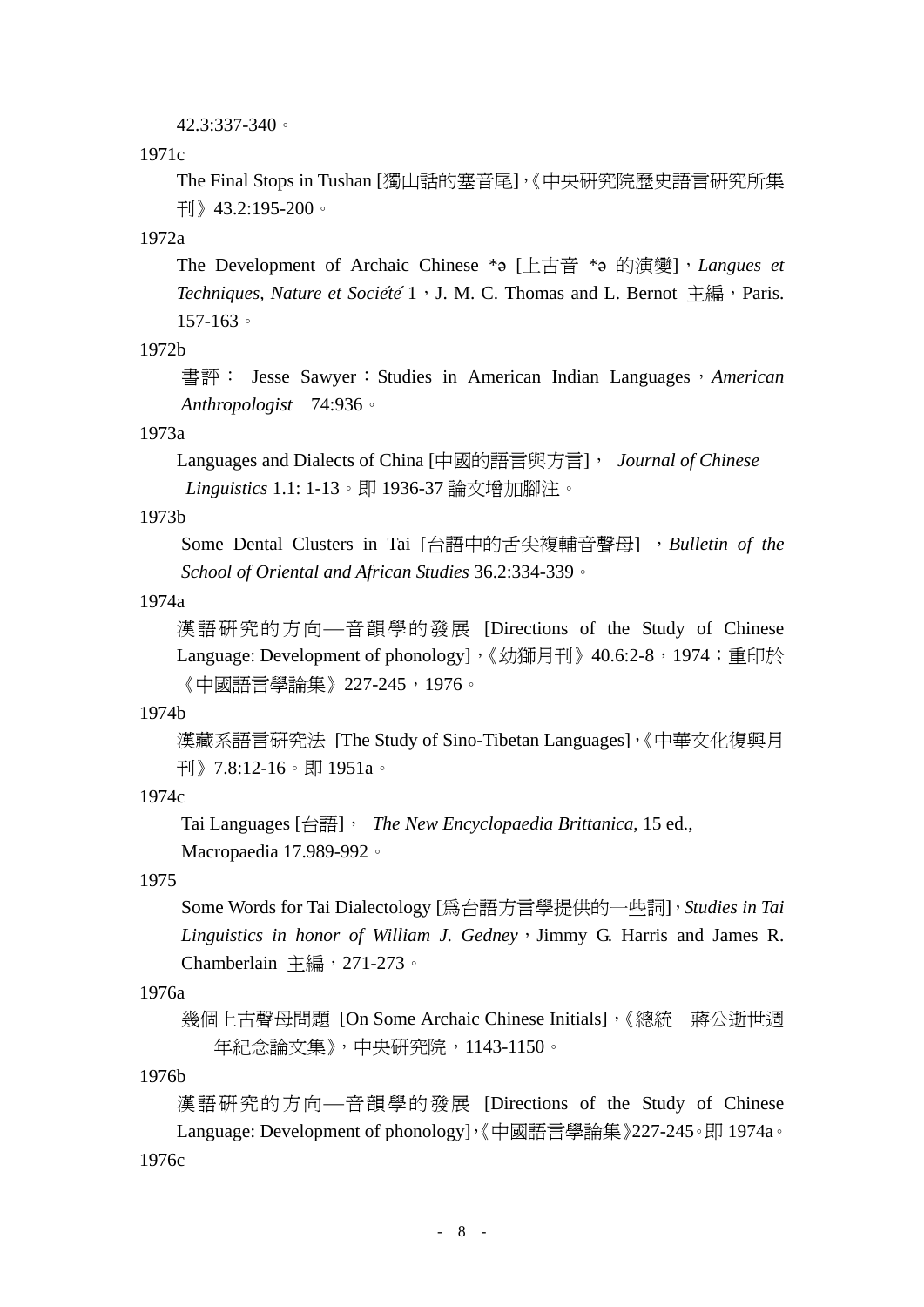Sino-Tai [漢台語], *Computational Analysis of Asian and African Languages*, 橋本萬太郎主編 3:39-48。

## 1977a

漢藏系語言研究法 [The Study of Sino-Tibetan Languages],《中國 語言學論集》132-147,台北:幼獅文化公司。即 1951a。

## 1977b

語言學三講 [Three lectures on Linguistics],淡江學院出版部發行,7 頁。 1977-78

Siamese *khot* [暹羅話的 khot], Monumenta Serica 33:403-406。

## 1978a

```
〈石家話的聲調〉,《中央研究院成立五十周年紀念論文集》2:1-8。
```
## 1978b

A Syntactic Change in Thai [泰語中的一種語法變化],*Trends in* 

Linguistics/Studies and Monographs, Werner Winter 主編, 9:141-5, Linguistic and Literary Studies in Honor of Archibald A. Hill, Vol. III.

## 1979

The Chinese Transcription of Tibetan Consonant Clusters [藏文複輔音的漢語譯 音],《中央研究院歷史語言研究所集刊》50.2:231-240。

## 1980a

Laryngeal Features and Tone Development [喉音成分與聲調演變],《中央研究 院歷史語言研究所集刊》51:1-13。

## 1980b

A Problem in the Sino-Tibetan Treaty Inscription [唐蕃會盟碑中的一個問題], *Acta Orientalia* 34(1-3):121-124。

## 1981

吐蕃大相祿東贊考 [On Lu Tung-tsan---A Tibetan Prime Minister],《中央研究 院國際漢學會議論文集》,歷史考古組:369-378。

## 1983a

Archaic Chinese [上古音], *The Origins of Chinese Civilization*, David N. Keightley 主編 393-408, University of California Press。

## 1983b

Notes on *Stag Sgra Klu Khong* [藏文 Stag Sgra Klu Khong 考], *Contributions on Tibetan Language, History and Culture*, Ernest Steinkellner 與 Helmut Tauscher 主編, Wien. 175-181。

## 1984

論開合口---古音研究之一 [On "open" and "close"---Studies on Ancient Chinese Phonology I],《中央研究院歷史語言研究所集刊》第五十五本第一 分,1-7。